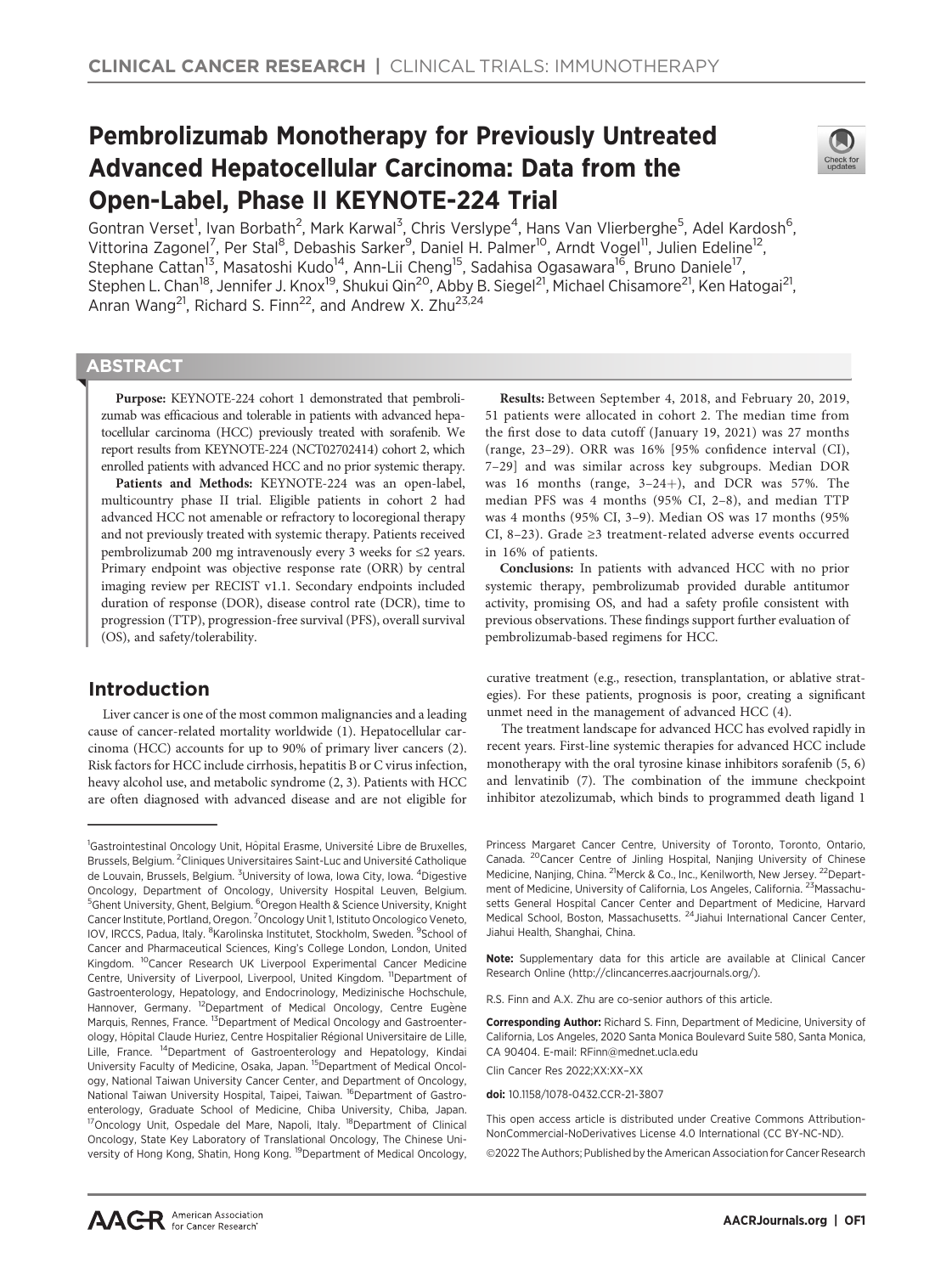# Translational Relevance

Results from cohort 1 of the phase II, open-label KEYNOTE-224 trial demonstrated that pembrolizumab monotherapy was efficacious and tolerable in patients with advanced hepatocellular carcinoma (HCC) previously treated with sorafenib. Cohort 2 of the KEYNOTE-224 trial investigated pembrolizumab monotherapy as a therapeutic approach for patients with advanced HCC who had not been previously treated with systemic therapy. The results showed that pembrolizumab monotherapy in this population had promising efficacy, including objective response rate with durable antitumor activity and no new safety signals. These findings support further evaluation of pembrolizumab alone or in combination with other agents for the treatment of HCC.

(PD-L1), plus the anti-VEGF antibody bevacizumab showed a significant survival benefit versus sorafenib and became a standard of care for first-line treatment for many patients with unresectable HCC (8). Recently, results from the ORIENT-32 study also demonstrated improved progression-free survival (PFS) and overall survival (OS) benefits with sintilimab (a programmed death 1 inhibitor) plus IBI305, a bevacizumab biosimilar, versus sorafenib as a first-line treatment for unresectable hepatitis B virus–associated HCC (9). Options for subsequent therapy in the United States include antiangiogenic therapies (tyrosine kinase inhibitors regorafenib, cabozantinib, and ramucirumab), and patients who have not been previously treated with immunotherapy can receive pembrolizumab monotherapy or the combination of nivolumab plus ipilimumab (10).

In cohort 1 of the phase II KEYNOTE-224 trial, pembrolizumab monotherapy provided durable antitumor activity with a manageable safety profile in patients with advanced HCC previously treated with sorafenib (11) and was approved for this patient population by the FDA (12). The phase III randomized, double-blinded KEYNOTE-240 trial supported a favorable benefit-to-risk profile for pembrolizumab as second-line therapy after sorafenib for advanced HCC, although OS and PFS did not reach the statistical significance thresholds per specified criteria [HR for OS, 0.781; 95% confidence interval  $(CI)$ , 0.611-0.998;  $P = 0.0238$ ; HR for PFS, 0.775; 95% CI, 0.609-0.987;  $P = 0.0186$ ; ref. 13]. Recently, in the phase III randomized, doubleblinded KEYNOTE-394 trial, pembrolizumab monotherapy resulted in a statistically significant improvement of OS (primary endpoint; HR, 0.79; 95% CI, 0.63-0.99;  $P = 0.0180$ ), PFS (secondary endpoint; HR, 0.74; 95% CI, 0.60–0.92;  $P = 0.0032$ ), and objective response rate (ORR) versus placebo for Asian patients with advanced HCC who had received prior sorafenib treatment (14). The similar findings of the KEYNOTE-240 and KEYNOTE-394 studies demonstrated a consistent clinical benefit for pembrolizumab monotherapy in advanced HCC.

Here, we report efficacy and safety results for cohort 2 of KEYNOTE-224, which included patients with advanced HCC who had not received prior systemic therapy.

# Patients and Methods

## Study design and patients

KEYNOTE-224 is a phase II, single-arm, open-label, multicenter trial conducted in 13 centers in Belgium, Canada, Italy, Sweden, the United Kingdom, and the United States for cohort 2. Eligible patients in cohort 2 were at least 18 years old, had radiologically, histologically, or cytologically confirmed, incurable HCC not amenable or refractory to locoregional therapy, Child-Pugh A liver disease, measurable disease based on Response Evaluation Criteria in Solid Tumors (RECIST) version 1.1 (15) by central imaging review, Eastern Cooperative Oncology Group performance status (ECOG PS) 0–1, Barcelona Clinic Liver Cancer (BCLC) stage C or B, and had no prior systemic therapy in the advanced disease setting. Full inclusion and exclusion criteria are provided in the protocol (appendix). No treatment blinding or randomization occurred.

The study protocol and amendments were approved by the institutional review boards and ethics review committees at each institution. The study was conducted in accordance with the protocol, Good Clinical Practice guidelines, and the Declaration of Helsinki. All patients provided written informed consent.

## Treatment and masking

This was an open-label, single-arm cohort of the trial. All enrolled patients were allocated to receive pembrolizumab 200 mg intravenously over 30 minutes every 3 weeks.

# Procedures

Patients received pembrolizumab for up to 35 cycles ( $\sim$ 2 years) or until disease progression, unacceptable toxicity, consent withdrawal, or investigator decision to discontinue therapy. Tumor imaging and response assessment per RECIST version 1.1 were conducted every 9 weeks until disease progression, the start of new anticancer treatment, withdrawal of consent, death, or notification by the Sponsor, whichever occurred first. Treatment could be continued until confirmation of progressive disease by immune-related RECIST (irRECIST) on imaging performed at least 4 weeks after the date at which progression was first observed. In cases of confirmation of progressive disease by irRECIST, an exception to continue study treatment could have been considered following consultation with the Sponsor. If the patient was determined to be in complete or partial response or to have stable disease per irRECIST, study treatment could be continued at the investigator's discretion. Survival status was assessed every 12 weeks after confirmed disease progression or the start of new anticancer therapy.

Adverse events (AE) were assessed from the time of treatment allocation until 30 days after treatment cessation; serious AEs were followed for 90 days (30 days if the patient started a new anticancer therapy, whichever was earlier) after treatment cessation.

# Study endpoints

The primary endpoint was ORR, defined as the proportion of patients with a confirmed complete or partial response (per RECIST 1.1 by central imaging review). Secondary endpoints were the duration of response (DOR; time from first confirmed complete or partial response to disease progression or death, whichever occurred first), disease control rate (DCR; the proportion of patients with complete and partial responses or stable disease), time to progression (TTP; time from the first day of treatment to first documented disease progression), and PFS (time from the first day of treatment to first documented disease progression or death, whichever occurred first), all of which were assessed per RECIST 1.1 by central imaging review; OS (time from the first day of treatment to death from any cause); and safety and tolerability.

Protocol-specified exploratory endpoints included evaluation of ORR, DOR, DCR, TTP, and PFS per irRECIST (16) and modified RECIST (mRECIST) for HCC (17) by central imaging review and per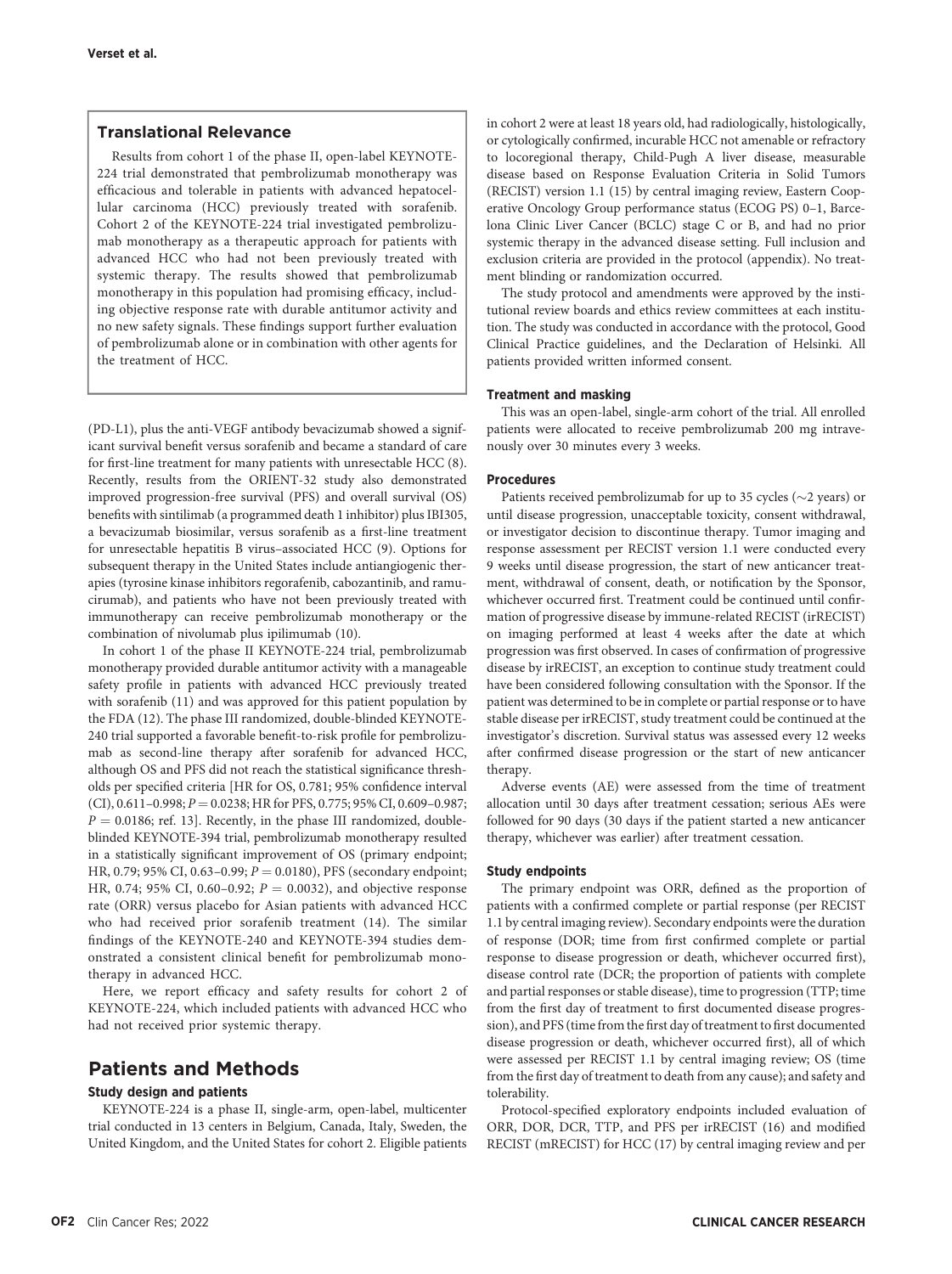RECIST 1.1 by investigator's assessment. A full list of prespecified exploratory endpoints is available in the protocol.

#### Statistical analysis considerations

A sample size of  $\sim$  50 patients was chosen to provide acceptable precision for the assessment of ORR with the expected 95% CI of approximately  $\pm$  11% around the ORR estimate if the observed ORR was  $\sim$ 17%. No interim analysis was planned for cohort 2. Efficacy and safety were assessed in patients who received at least one dose of study treatment. DOR was assessed in responders (patients who had confirmed partial or complete response). Because this was an open-label, single-arm cohort, there was no hypothesis testing. The estimates and 95% CIs for ORR and DCR were based on Clopper–Pearson method. The Kaplan–Meier method was used to estimate OS, PFS, TTP, and DOR.

Patients without evaluable response data were counted as nonresponders for ORR assessment and as patients whose disease was not under control for DCR assessment. For DOR, patients without progression by central imaging review, death, or use of new anticancer therapy were censored at the last adequate disease assessment; those without progression or death but with use of new anticancer therapy were censored at the last adequate disease assessment before new anticancer therapy was initiated; and those with death or progression after two or more consecutive missed adequate disease assessments were censored at the last adequate disease assessment prior to the missed adequate disease assessments. Patients were considered to have an ongoing response if they were alive, had not progressed, had not started a new anticancer therapy, and were not lost to follow-up. Patients without progression by central imaging review or death were censored for PFS analysis at the last adequate disease assessment (prior to the start of the post-study oncologic therapy if applicable). Patients without central imaging review were censored for TTP analysis at the last adequate disease assessment (prior to the start of the post-study oncologic therapy if applicable). For OS, patients not known to have died prior to the data cutoff were censored at the date last known alive or data cutoff, whichever was the earliest.

Patient flow through the trial, demographic and baseline characteristics, and AEs were summarized by descriptive statistics or categorical tables.

We conducted prespecified subgroup analyses of age (≤65 vs. >65 years), sex (female vs. male), region (United States vs. non-United States), viral status (hepatitis B and/or hepatitis C seropositivity versus nonviral etiology), ECOG PS (0 vs. 1), alpha-fetoprotein level (>200 ng/mL vs. ≤200 ng/mL), macrovascular invasion (yes vs. no), and extrahepatic disease (yes vs. no) to assess the consistency of the primary endpoint across various subgroups. Hepatitis B seropositivity was defined as hepatitis B surface antigen–positive and/or hepatitis B virus DNA detectable and/or anti-hepatitis B core positive, and hepatitis C seropositivity was defined as hepatitis C virus RNA detectable and/or anti-hepatitis C virus-positive.

This study is registered with ClinicalTrials.gov, NCT02702414. The study is ongoing for follow-up but is no longer enrolling patients.

# Data-sharing statement

Merck Sharp & Dohme Corp. (MSD), a subsidiary of Merck & Co., Inc., Kenilworth, NJ, is committed to providing qualified scientific researchers access to anonymized data and clinical study reports from the company's clinical trials for the purpose of conducting legitimate scientific research. MSD is also obligated to protect the rights and privacy of trial participants and, as such, has a procedure in place for evaluating and fulfilling requests for sharing company clinical trial data with qualified external scientific researchers. The MSD data sharing website (available at [http://engagezone.msd.com/ds\\_documen](http://engagezone.msd.com/ds_documentation.php) [tation.php](http://engagezone.msd.com/ds_documentation.php)) outlines the process and requirements for submitting a data request. Applications will be promptly assessed for completeness and policy compliance. Feasible requests will be reviewed by a committee of MSD subject matter experts to assess the scientific validity of the request and the qualifications of the requestors. In line with data privacy legislation, submitters of approved requests must enter into a standard data-sharing agreement with MSD before data access is granted. Data will be made available for request after product approval in the US and EU or after product development is discontinued. There are circumstances that may prevent MSD from sharing requested data, including country or region-specific regulations. If the request is declined, it will be communicated to the investigator. Access to genetic or exploratory biomarker data requires a detailed, hypothesis-driven statistical analysis plan that is collaboratively developed by the requestor and MSD subject matter experts; after approval of the statistical analysis plan and execution of a data-sharing agreement, MSD will either perform the proposed analyses and share the results with the requestor or will construct biomarker covariates and add them to a file with clinical data that is uploaded to an analysis portal so that the requestor can perform the proposed analyses.

# Results

## Patients

Of the 70 patients screened for cohort 2, 51 met the eligibility criteria and were allocated between September 4, 2018 and February 20, 2019. All allocated patients received at least one dose of the study drug and were included in the efficacy and safety analyses. The median time from the first dose to the data cutoff (January 19, 2021) was 27 months (range, 23–29). At the time of data cutoff, 6 patients completed the treatment with pembrolizumab, 1 patient remained on treatment, and 44 patients discontinued treatment. The most common reasons for discontinuation were progressive disease in 27 (53%) patients and AEs in 8 (16%) patients (Supplementary Fig. S1). Baseline characteristics are shown in Table 1.

## **Efficacy**

# Objective response

Per RECIST 1.1 by central imaging review, an objective response was observed in 8 of 51 patients, and the ORR was 16% (95% CI, 7–29); all 8 patients had partial response. An additional 21 patients had stable disease, for a DCR of 57% (95% CI, 42–71). Progressive disease was the best response for 17 (33%) patients, and response was unable to be assessed for 5 (10%) patients (Table 2).

ORR was generally consistent across subgroups analyzed (Fig. 1). Of the 47 patients with at least one post-baseline imaging assessment, 22 (47%) patients had a reduction in target lesion size from baseline, including 11 (23%) patients who had a ≥30% reduction (Fig. 2A). Median time to response was 6 months (range, 2–13), with the initial response observed by week 9 for 3 of the 8 confirmed responses (Fig. 2B). The median DOR was 16 months (range,  $3-24+$ ). Of the 8 responders with a confirmed response, 50% had ongoing responses as of the data cutoff date (Fig. 2B). Per Kaplan–Meier estimate, 73% of responders had responses that lasted at least 12 months. Of the 6 patients who completed treatment with pembrolizumab, best overall response was partial response in 4 patients and stable disease in 2 patients. One patient with stable disease had subsequent disease progression. DOR ranged from 12.5+ to 24.0+ months, and duration of disease control ranged from 8.2 to  $24.0+$  months.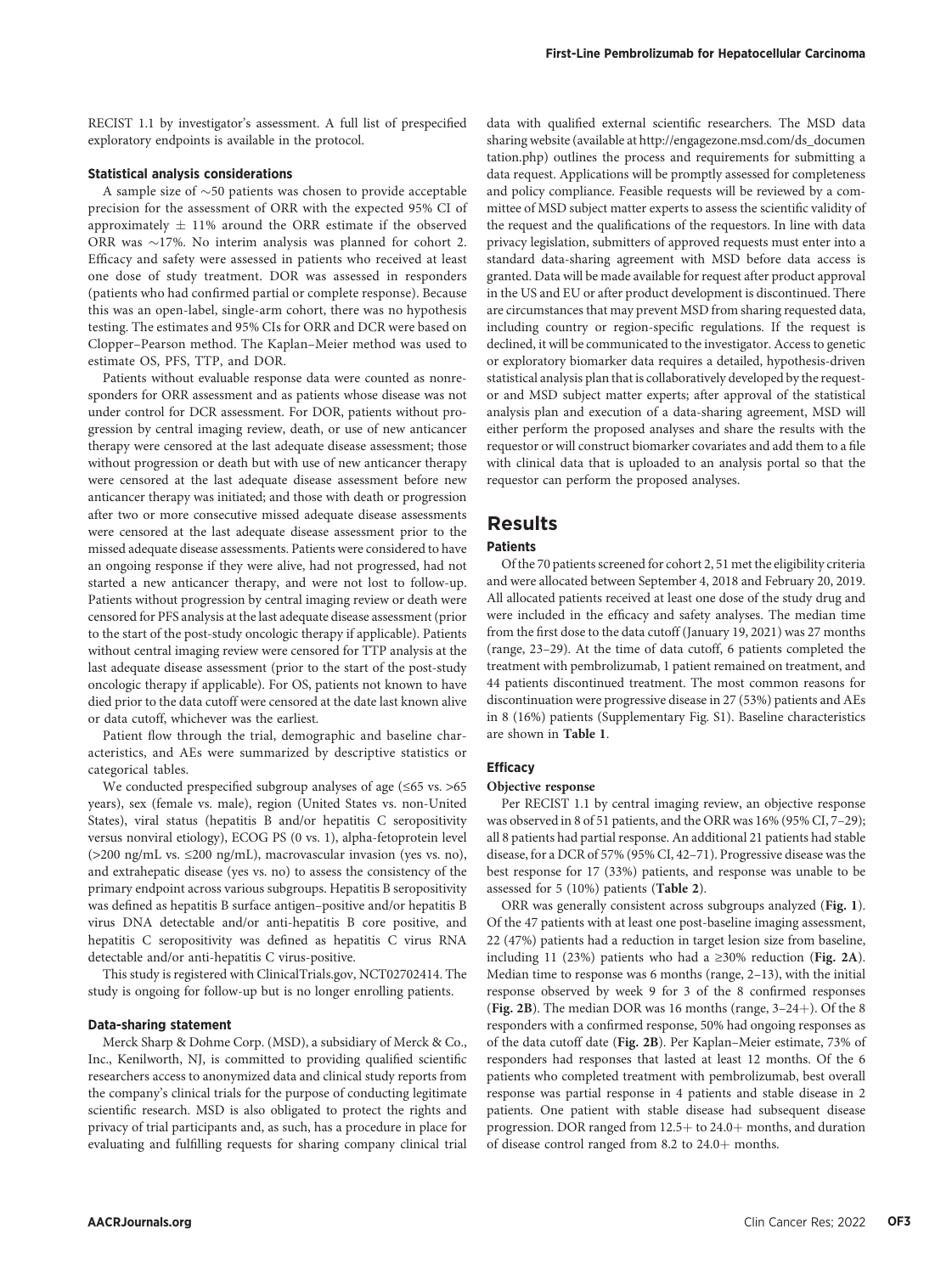Table 1. Baseline demographics and disease characteristics.

| Characteristic, n (%)                        | <b>Patients</b><br>$N = 51$ |
|----------------------------------------------|-----------------------------|
| Median age (range), years                    | 68 (41-91)                  |
| Sex                                          |                             |
| Male                                         | 44 (86)                     |
| Female                                       | 7(14)                       |
| Race                                         |                             |
| Asian                                        | 2(4)                        |
| <b>Black</b>                                 | 1(2)                        |
| White                                        | 48 (94)                     |
| Region                                       |                             |
| EU                                           | 37(73)                      |
| US                                           | 13(26)                      |
| Others                                       | 1(2)                        |
| <b>ECOG PS</b>                               |                             |
| 0                                            | 27 (53)                     |
| 1                                            | 24 (47)                     |
| Child-Pugh Class                             |                             |
| A                                            | 51 (100)                    |
| <b>BCLC</b> stage                            |                             |
| B                                            | 11(22)                      |
| $\overline{C}$                               | 40 (78)                     |
| Etiology                                     |                             |
| Viral etiology                               | 20 (39)                     |
| Nonviral etiology                            | 29 (57)                     |
| Missing                                      | 2(4)                        |
| Alcohol use (all) <sup>a</sup>               | 41 (80)                     |
| Extrahepatic disease                         | 17(33)                      |
| Macrovascular invasion                       | 9(18)                       |
| Alpha-fetoprotein concentration <sup>b</sup> |                             |
| $>200$ ng/mL                                 | 19(37)                      |
| $\leq$ 200 ng/mL                             | 32 (63)                     |
| Prior radiation                              | 2(4)                        |
| Prior surgery                                | 8(16)                       |
| Locoregional therapy <sup>c</sup>            | 17(33)                      |

<sup>a</sup>Reported patients who ever used alcohol.

<sup>b</sup>Thirteen (26%) patients had alpha-fetoprotein concentration >400 ng/mL. <sup>c</sup>Majority of which included embolization, ablation, and radiation to the liver.

## TTP, PFS, and OS

At the data cutoff, 44 (86%) patients had a PFS event per RECIST 1.1 by central imaging review. The median TTP was 4 months (95% CI, 3–9), and median PFS was 4 months (95% CI, 2–8). The estimated PFS rate at 12 months was 28% (Fig. 3A). Of the 51 patients, 34 (67%) had died. Median OS was 17 months (95% CI, 8–23), and the OS rate at 12 months was 58% (Fig. 3B).

# Prespecified exploratory analyses of objective response and PFS

In prespecified exploratory analyses of responses, objective responses were observed in 9 (18%; 95% CI, 8–31) patients per irRECIST or mRECIST by central imaging review or per RECIST 1.1 by investigator's assessment (Supplementary Table S1).

On the basis of irRECIST assessment by central imaging review, the Kaplan–Meier estimate of objective response lasting at least 12 months was 74%. Median PFS was 6 months (95% CI, 3–10), with an estimated PFS rate at 12 months of 33% (Supplementary Fig. S2A).

With the use of the mRECIST criteria by central imaging review, 67% of responders had responses that lasted at least 12 months per Kaplan–Meier estimate. Median PFS was 4 months (95% CI, 2–6), with an estimated PFS rate at 12 months of 24% (Supplementary Fig. S2B). Table 2. Responses to pembrolizumab treatment by RECIST 1.1 by central imaging review.

|                                          | <b>Patients</b><br>$N = 51$ |
|------------------------------------------|-----------------------------|
| ORR, % (95% CI)                          | $16(7-29)$                  |
| DCR, % (95% CI)                          | 57 (42-71)                  |
| Best overall response. n (%)             |                             |
| Complete response                        | ∩                           |
| Partial response                         | 8(16)                       |
| Stable disease                           | 21(41)                      |
| Progressive disease                      | 17 (33)                     |
| Nonevaluable <sup>a</sup>                | 2(4)                        |
| No assessment <sup>b</sup>               | 3(6)                        |
| Time to response, median (range), months | $6(2-13)$                   |
| DOR, median (range), months              | $16(3-24+)$                 |

<sup>a</sup>One patient had a post-baseline imaging assessment at Cycle 1 but was counted as nonevaluable due to insufficient time from randomization.

<sup>b</sup>No post-baseline assessment available for response evaluation.

On the basis of the RECIST 1.1 criteria by investigator's assessment, 78% of responders had responses that lasted at least 12 months per Kaplan–Meier estimate. Median PFS was 5 months (95% CI, 2–6), with an estimated PFS rate at 12 months of 25% (Supplementary Fig. S2C).

## Safety

In all treated patients, median treatment duration was 4 months (range, 1 day–27 months). Treatment-emergent AEs were reported in 49 (96%) patients (grade 3–5, 63%; Table 3). Treatment-related AEs were reported in 28 (55%) patients, and common events were mostly of grade 1 to 2 severity. There were 3 (6%) patients who discontinued pembrolizumab because of treatment-related AEs. Grade 3 to 5 treatment-related AEs occurred in 8 (16%) patients; all were grade 3 except in 1 patient, who also had grade 3 myositis (at day 5) and grade 3 immune-mediated hepatitis (at day 15), and died from grade 5 myocarditis (day 26–31) that was attributed to study treatment by the investigator. This patient required steroids to treat immune-mediated AEs (i.e., hepatitis, myositis, and myocarditis), but died of myocarditis while the other two AEs were ongoing. Immune-mediated AEs and infusion reactions occurred in 12 (24%) patients (grade 3–5, 12%; all were grade 3 except in the 1 patient with grade 5 myocarditis mentioned above); the only grade 3 immune-mediated AE that occurred in more than 1 patient was severe skin reaction ( $n = 2$ ; Supplementary Table S2). Five (10%) patients received systemic corticosteroid treatment for immune-mediated AEs. No viral flares of hepatitis B virus or hepatitis C virus were observed.

# **Discussion**

Our results show that pembrolizumab monotherapy provided durable antitumor activity and promising OS in patients with advanced HCC who had not received prior systemic therapy. We observed a confirmed ORR of 16% per RECIST 1.1 by central imaging review, and this benefit was generally consistent across clinical subgroups. The responses were durable, with median DOR of 16 months. 73% of the objective responses lasted for at least 12 months based on Kaplan–Meier estimates. Median PFS was 4 months, with an estimated PFS rate at 12 months of 28%. On the basis of the prespecified exploratory analysis, mRECIST assessment was consistent with RECIST assessment for evaluating response to pembrolizumab monotherapy in this patient population.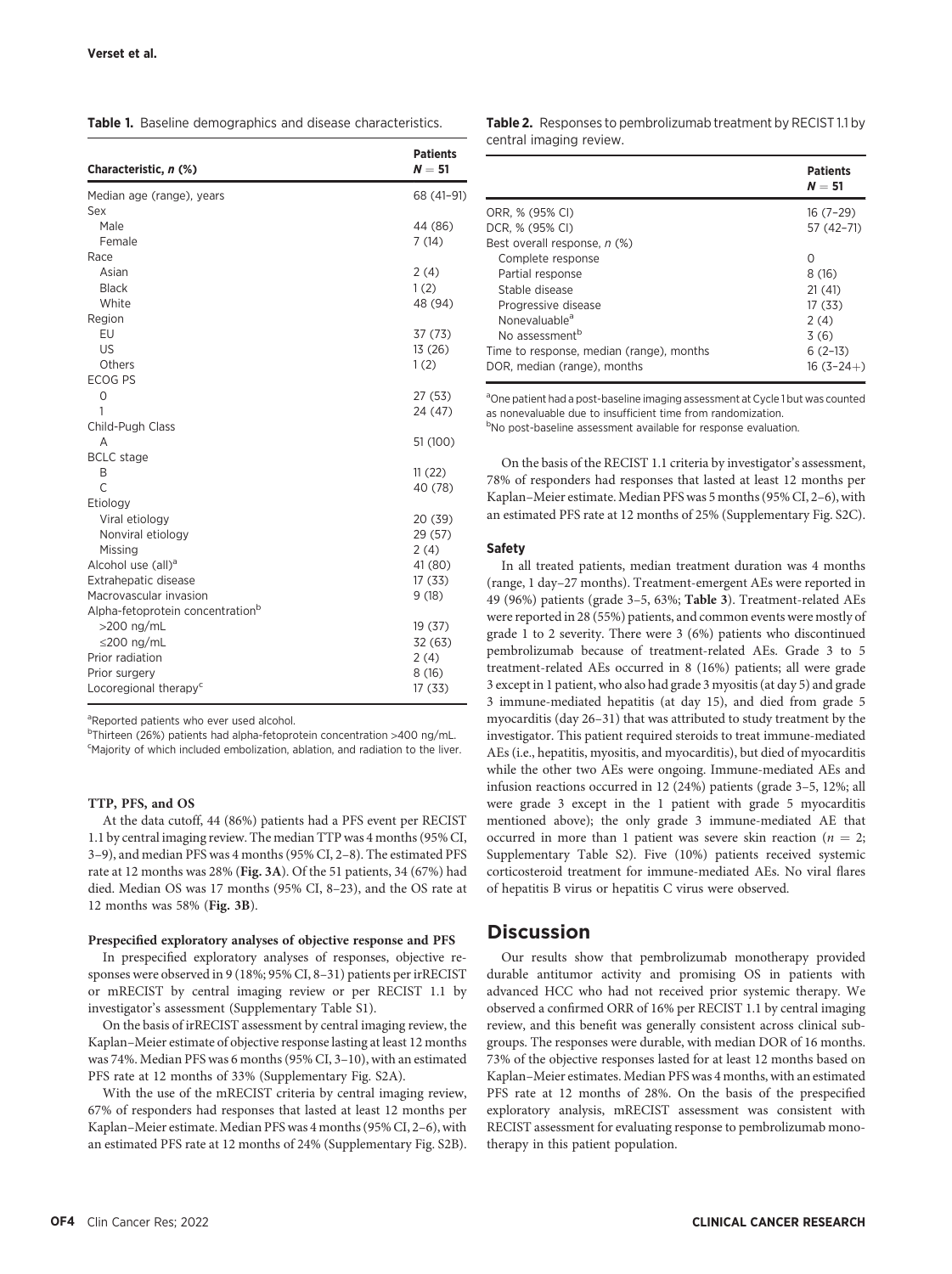# Figure 1.

Subgroup analyses of objective response. All prespecified except the analyses by alcohol use.

|                                          | <b>Events/Patients</b> |         | ORR (95% CI), % |                            |
|------------------------------------------|------------------------|---------|-----------------|----------------------------|
| Overall                                  | 8/51                   |         |                 | $16(7-29)$                 |
| Age                                      |                        |         |                 |                            |
| $≤65$ years<br>>65 years                 | 5/20<br>3/31           |         |                 | $25(9 - 49)$<br>$10(2-26)$ |
| Sex                                      |                        |         |                 |                            |
| Female<br>Male                           | 0/7<br>8/44            |         |                 | $0(0-41)$<br>$18(8-33)$    |
| Region                                   |                        |         |                 |                            |
| US<br>Non-US                             | 2/13<br>6/38           |         |                 | $15(2 - 45)$<br>$16(6-31)$ |
| Etiology                                 |                        |         |                 |                            |
| Viral etiology<br>Non-viral etiology     | 4/20<br>4/29           |         |                 | $20(6-44)$<br>$14(4-32)$   |
| <b>ECOG PS</b>                           |                        |         |                 |                            |
| 0                                        | 5/27<br>3/24           |         |                 | $19(6-38)$<br>$13(3-32)$   |
| Overall BCLC stage                       |                        |         |                 |                            |
| в                                        | 2/11                   |         |                 | $18(2 - 52)$               |
| Ċ                                        | 6/40                   |         |                 | $15(6-30)$                 |
| Alpha fetoprotein                        |                        |         |                 |                            |
| ≤200 ng/mL                               | 6/32                   |         |                 | $19(7-36)$                 |
| >200 ng/mL                               | 2/19                   |         |                 | $11(1-33)$                 |
| Extrahepatic disease                     |                        |         |                 |                            |
| Yes                                      | 3/17                   |         |                 | $18(4 - 43)$               |
| No                                       | 5/34                   |         |                 | $15(5 - 31)$               |
| Macrovascular invasion                   |                        |         |                 |                            |
| Yes                                      | 2/9                    |         |                 | $22(3 - 60)$               |
| No                                       | 6/42                   |         |                 | $14(5-29)$                 |
| Alcohol use*                             |                        |         |                 |                            |
| Used/using alcohol<br>Never used alcohol | 7/41<br>1/10           |         |                 | $17(7-32)$<br>$10(0-45)$   |
|                                          |                        | 20<br>0 | 60<br>40        | 80                         |



## Figure 2.

Characteristics of tumor response to pembrolizumab. A, Best percentage change from baseline in target lesion in patients without viral etiology (green) and those with viral etiology (blue). Stars indicate patients with a confirmed response by central imaging review. B, Duration of study treatment and response in responders. Each horizontal line represents 1 patient. The end of the bar represents the dates of the last radiology imaging assessment.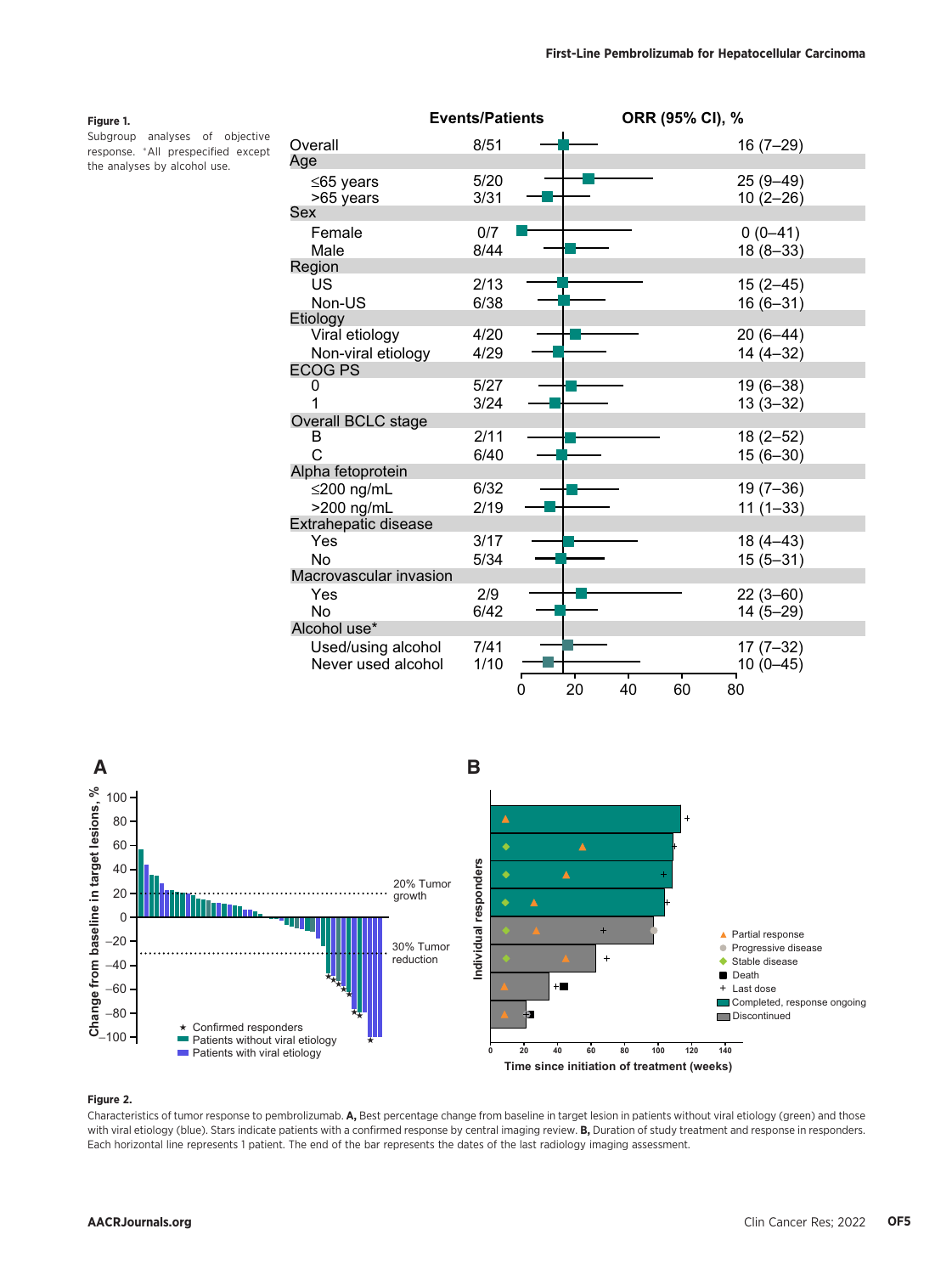

#### Figure 3.

Kaplan–Meier curves for PFS (A) and OS (B).

Grade ≥3 treatment-related AEs occurred in 16% of patients and 6% of patients discontinued treatment due to treatment-related AEs. Overall, the safety profile with pembrolizumab in this cohort was manageable and generally consistent with that previously observed for pembrolizumab monotherapy in advanced HCC in the second-line setting (cohort 1 of our study; ref. 11).

Approved first-line systemic therapies for advanced HCC include sorafenib (5, 6), lenvatinib (7), and the combination of atezolizumab plus bevacizumab (8, 18). The role of single-agent checkpoint

| Table 3. AEs <sup>a</sup> in all treated patients. |
|----------------------------------------------------|
|----------------------------------------------------|

|                                                                                                                                                                             | <b>Patients</b><br>$N = 51$                                                                                            |                                                                                                                |  |  |
|-----------------------------------------------------------------------------------------------------------------------------------------------------------------------------|------------------------------------------------------------------------------------------------------------------------|----------------------------------------------------------------------------------------------------------------|--|--|
| n (%)                                                                                                                                                                       | Any grade                                                                                                              | Grade 3-5                                                                                                      |  |  |
| Treatment-emergent AEs<br>Treatment-related AFs<br>Serious AEs                                                                                                              | 49 (96)<br>28 (55)<br>21(41)                                                                                           | 32 (63)<br>$8(16)^{b}$<br>21(41)                                                                               |  |  |
|                                                                                                                                                                             | <b>Patients</b><br>$N = 51$                                                                                            |                                                                                                                |  |  |
| Common AEs (incidence ≥10%<br>of patients, any grade)                                                                                                                       | Any grade                                                                                                              | Grade 3 <sup>c</sup>                                                                                           |  |  |
| Fatigue<br>Edema peripheral<br>Diarrhea<br>Abdominal pain<br>Cough<br>Decreased appetite<br>Asthenia<br>Ascites<br>Dyspnea<br>Hypothyroidism<br>Pruritus<br>Pyrexia<br>Rash | 21(41)<br>14 (28)<br>13 (26)<br>9(18)<br>8(16)<br>8(16)<br>7(14)<br>6(12)<br>6(12)<br>6(12)<br>6(12)<br>6(12)<br>6(12) | $\Omega$<br>1(2)<br>1(2)<br>2(4)<br>1(2)<br>$\Omega$<br>2(4)<br>5(10)<br>2(4)<br>0<br>1(2)<br>$\Omega$<br>1(2) |  |  |

<sup>a</sup>Graded on the basis of the NCI Common Terminology Criteria for Adverse Events version 4.0.

<sup>b</sup>All were grade 3 except in 1 patient, who had treatment-related grade 4 increased blood bilirubin, grade 4 encephalopathy, and grade 5 myocarditis. <sup>c</sup>No grade 4 or 5 event was reported among common treatment-emergent AEs.



inhibitors in the first-line setting remains to be defined. In Check-Mate 459, nivolumab monotherapy demonstrated an ORR of 15% and a median OS of 16.4 months, although the primary endpoint of OS versus sorafenib was not met (HR, 0.85;  $P = 0.075$ ; ref. 19). In our study, the observed efficacy with pembrolizumab was in line with prior findings for immune checkpoint inhibitors in this setting. Our data suggest promising antitumor activity of pembrolizumab and support the investigation of pembrolizumab-based regimens in the HCC therapeutic landscape. Taking into consideration the safety/tolerability profile as well as antitumor activity, pembrolizumab monotherapy could be an alternative option for patients with contraindications to combination therapies or antiangiogenic therapies.

Other studies have also suggested that immune checkpoint inhibitors alone or in combination with other therapies may provide a clinical benefit for patients with HCC. Among clinical trials investigating immunotherapy as second-line therapy for HCC, KEYNOTE-394, a phase III trial of pembrolizumab in Asian patients with HCC, also recently read out positive for OS, PFS, and ORR compared with placebo in patients with previously treated HCC (14). Although final analysis is not currently available, the phase III COSMIC 312 study reported a statistically significant improvement in PFS with first-line atezolizumab plus cabozantinib versus sorafenib in patients with advanced HCC (20). The phase III HIMALAYA trial reported a statistically significant OS improvement with the combination of a single priming dose of tremelimumab (anti–CTLA-4) and durvalumab (anti–PD-L1) followed by durvalumab monotherapy, and noninferior OS with durvalumab monotherapy only, both versus sorafenib as firstline therapy for HCC (21). The ongoing phase III LEAP-002 trial is investigating the combination of pembrolizumab and lenvatinib as first-line therapy for advanced HCC (22).

Limitations of KEYNOTE-224 include the single-arm design, the modest sample size, and relatively small numbers of patients with a viral etiology for HCC. Subgroup analyses were also performed in small patient numbers, although confirmed responses were observed across various patient baseline characteristics, such as disease etiology. Recent data suggest that nonalcoholic steatohepatitis as an etiology leading to HCC may be important to collect (23, 24). Our study did not collect this etiology, but future studies should consider doing so. Furthermore, in this study, the value of subgroup analyses is limited, although both viral and nonviral etiology patients benefited from pembrolizumab.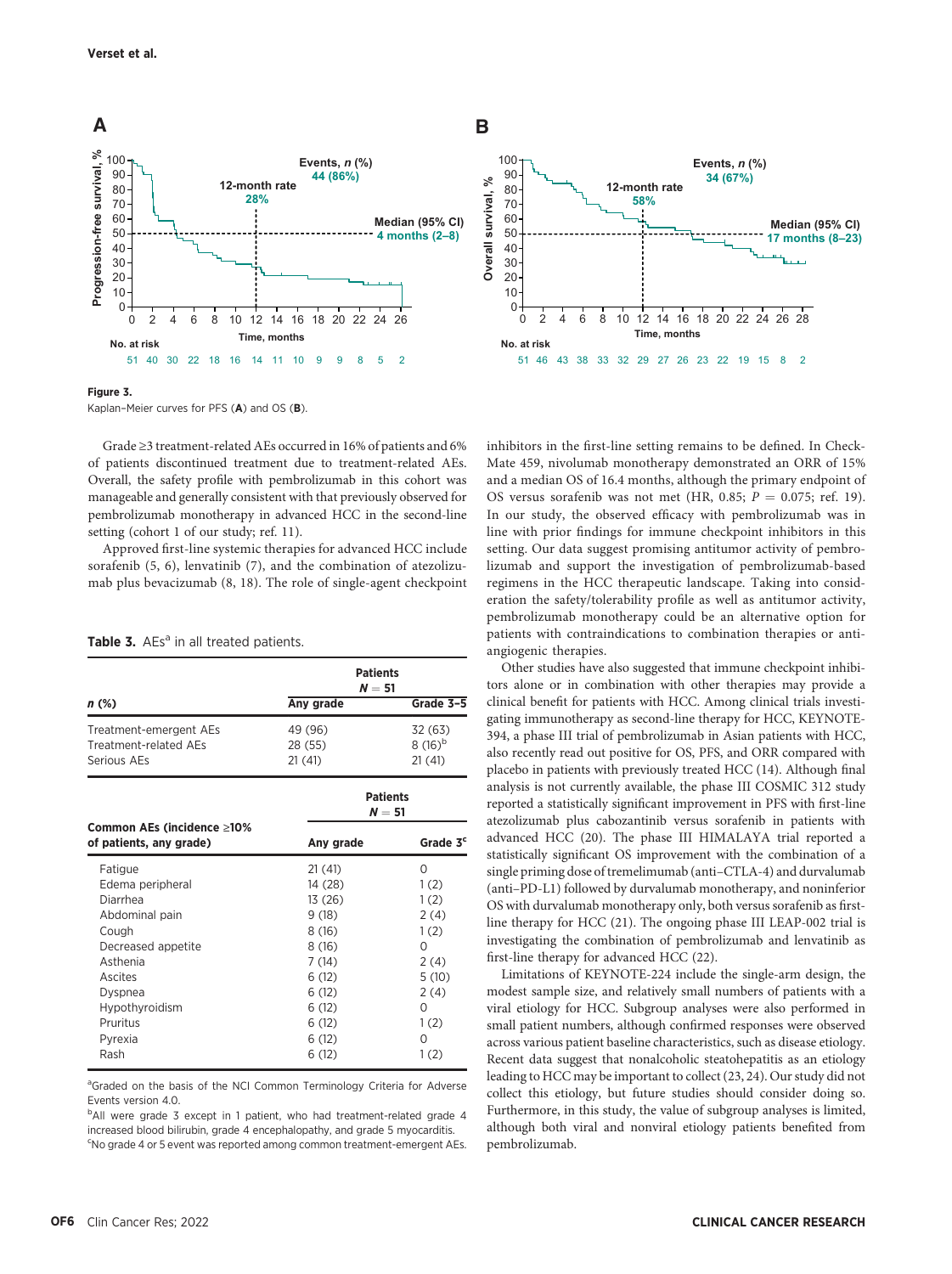Other ongoing phase III trials investigating pembrolizumab-based regimens in HCC that may inform treatment selection in various settings include KEYNOTE-937 of pembrolizumab as adjuvant therapy (NCT03867084), and LEAP-012 of the combination of pembrolizumab and lenvatinib, in combination with transarterial chemoembolization for intermediate-stage HCC (NCT04246177). To identify patients who are responsive or resistant to immunotherapy and those who may not tolerate it, additional analyses aiming to define predictive biomarkers (e.g., germline DNA variations, tumor-specific DNA changes, PD-L1 expression) are ongoing in our HCC studies.

Overall, we demonstrate that pembrolizumab monotherapy provides durable antitumor activity and favorable OS in patients with advanced HCC who had not received prior systemic therapy, with a safety profile similar to that previously observed for pembrolizumab in advanced HCC in the second-line setting. Our findings support further evaluation of pembrolizumab-based regimens in the treatment of HCC.

# Authors' Disclosures

G. Verset reports grants from Terumo, Bayer, Roche, and Eisai outside the submitted work. I. Borbath reports other support from Ipsen, Roche, and Eisai; grants from Servier; and other support from Bayer outside the submitted work. M. Karwal reports grants from Merck during the conduct of the study; and personal fees from Eisai outside the submitted work. C. Verslype reports grants from Bayer and Ipsen; and personal fees from Roche outside the submitted work. H. Van Vlierberghe reports other support from Merck during the conduct of the study. A. Kardosh reports other support from OHSU during the conduct of the study. V. Zagonel reports personal fees from Bristol-Myers Squibb, MSD, Ipsen, and EISAI; personal fees and nonfinancial support from Bayer and Roche; and personal fees from Janssen outside the submitted work. P. Stal reports grants from MSD during the conduct of the study. D. Sarker reports personal fees from MSD during the conduct of the study; personal fees and nonfinancial support from Ipsen; personal fees from Bayer, Eisai, AstraZeneca, Surface Oncology, Sirtex Medical, Roche, and AAA; nonfinancial support from MiNA Therapeutics and Medivir; and grants from UCB and Inspirata outside the submitted work. D.H. Palmer reports personal fees from MSD, Roche, and Boston Scientific; grants and personal fees from Bristol-Myers Squibb, Bayer, AstraZeneca, Sirtex Medical, and NuCana; and personal fees from Eisai outside the submitted work. A. Vogel reports personal fees from Roche, Bayer, Bristol-Myers Squibb, Eisai, AstraZeneca, Merck, Incyte, Ipsen, Pierre Fabre, MSD, Sirtex Medical, BTG, Servier, Terumo; and personal fees from GlaxoSmithKline outside the submitted work. J. Edeline reports other support from MSD during the conduct of the study; personal fees from MSD, Roche, AstraZeneca, Ipsen, Bayer, and Eisai; and grants and personal fees from Bristol-Myers Squibb, BeiGene, and Boston Scientific outside the submitted work. S. Cattan reports personal fees from Bayer, Ipsen, Astra, Merck, and Roche during the conduct of the study; and personal fees from Roche outside the submitted work. M. Kudo reports personal fees from MSD during the conduct of the study; personal fees from Eli Lilly, Bayer, and Bristol-Myers Squibb; grants and personal fees from Eisai, EA Pharma, and Ono Pharmaceutical Co., Ltd.; grants from Roche, Gilead Sciences, Taiho Pharmaceutical, Sumitomo Dainippon Pharma, Takeda, Otsuka, and AbbVie; and grants and personal fees from Chugai outside the submitted work. A.L. Cheng reports personal fees from Bayer Healthcare, Eisai, Ono Pharmaceutical, AstraZeneca, Genentech/Roche, MSD, Ipsen Innovation, F. Hoffmann-La Roche Ltd., Bayer Yakuhin, Ltd., IQVIA, Amgen Taiwan, Chugai Pharmaceutical, and Bristol-Myers Squibb outside the submitted work. S. Ogasawara reports grants and personal fees from MSD during the conduct of the study; grants and personal fees from Bayer, Eisai, Eli Lilly, Chugai Pharmaceutical, and AstraZeneca; and personal fees from Takeda outside the submitted work. B. Daniele reports personal fees from MSD, AstraZeneca, Ipsen, Eisai, Roche, Amgen, Sanofi, Merck Serono, Lilly, and Bayer

#### References

- 1. Bray F, Ferlay J, Soerjomataram I, Siegel RL, Torre LA, Jemal A. Global cancer statistics 2018: GLOBOCAN estimates of incidence and mortality worldwide for 36 cancers in 185 countries. CA Cancer J Clin 2018;68:394–424.
- 2. Llovet JM, Kelley RK, Villanueva A, Singal AG, Pikarsky E, Roayaie S, et al. Hepatocellular carcinoma. Nat Rev Dis Primers 2021;7:6.

outside the submitted work. S.L. Chan reports other support from MSD during the conduct of the study; grants from MSD, Eisai, Ipsen, and Sirtex Medical; and other support from MSD, Eisai, AstraZeneca, and Roche outside the submitted work. I.I. Knox reports personal fees from F. Hoffmann-La Roche during the conduct of the study; and grants from F. Hoffmann-La Roche, Eisai Canada, and AstraZeneca Canada outside the submitted work. A.B. Siegel reports other support from Merck during the conduct of the study, and works for Merck. M. Chisamore reports other support from Merck & Co., Inc. during the conduct of the study; and other support from Merck & Co., Inc. outside the submitted work. A. Wang reports other support from Merck & Co., Inc. outside the submitted work. R.S. Finn reports grants and personal fees from Merck, Eisai, Pfizer, Bristol-Myers Squibb, Roche/Genentech, Eli Lilly, Adaptimmune, and Bayer; and personal fees from AstraZeneca, CStone, and Exelixis during the conduct of the study. A.X. Zhu reports personal fees from I-Mab, Merck, Lilly, Exelixis, Roche, Eisai, Bayer, and Sanofi outside the submitted work. No disclosures were reported by the other authors.

#### Authors' Contributions

G. Verset: Data curation, methodology, writing–original draft, writing–review and editing. I. Borbath: Data curation, formal analysis, writing–original draft, writing–review and editing. M. Karwal: Data curation, writing–review and editing. C. Verslype: Data curation, methodology, writing–review and editing. H. Van Vlierberghe: Data curation, methodology, writing–review and editing. A. Kardosh: Data curation, writing–review and editing. V. Zagonel: Data curation, formal analysis, writing–review and editing. P. Stal: Data curation, writing–review and editing. D. Sarker: Data curation, formal analysis, writing–original draft, writing–review and editing. D.H. Palmer: Data curation, writing–review and editing. A. Vogel: Data curation, methodology, writing–review and editing. J. Edeline: Data curation, writing–original draft, writing–review and editing. S. Cattan: Data curation, writing–review and editing. M. Kudo: Data curation, methodology, writing–review and editing. A.L. Cheng: Conceptualization, data curation, formal analysis, writing– review and editing. S. Ogasawara: Data curation, writing–review and editing. B. Daniele: Formal analysis, writing–review and editing. S.L. Chan: Conceptualization, writing–review and editing. J.J. Knox: Conceptualization, formal analysis, validation, writing–review and editing. S. Qin: Conceptualization, data curation, writing–review and editing. A.B. Siegel: Conceptualization, formal analysis, writing– review and editing. M. Chisamore: Conceptualization, data curation, formal analysis, writing-original draft, writing-review and editing. K. Hatogai: Formal analysis, writing–review and editing. A. Wang: Formal analysis, writing–original draft, writing-review and editing. R.S. Finn: Conceptualization, formal analysis, methodology, writing–review and editing. A.X. Zhu: Conceptualization, data curation, formal analysis, methodology, writing–review and editing.

## Acknowledgments

The authors thank the patients and their families and all investigators and site personnel; ScotW. Ebbinghaus, Olga Kuznetsova, and Leonid Dubrovsky from Merck & Co., Inc., Kenilworth, NJ, for their input and discussions on data analysis. Medical writing assistance was provided by Yue Liu and Ina Nikolaeva of Merck & Co., Inc., Kenilworth, NJ. This work was supported by Merck Sharp & Dohme Corp., a subsidiary of Merck & Co., Inc., Kenilworth, NJ. The funder had a role in study design, collection, analysis, and interpretation of data, and medical writing support. All authors had full access to the data and approved the final version of the manuscript for submission for publication.

The costs of publication of this article were defrayed in part by the payment of page charges. This article must therefore be hereby marked advertisement in accordance with 18 U.S.C. Section 1734 solely to indicate this fact.

Received November 15, 2021; revised January 27, 2022; accepted April 11, 2022; published first April 14, 2022.

3. Global Burden of Disease Liver Cancer Collaboration, Akinyemiju T, Abera S, Ahmed M, Alam N, Alemayohu MA, et al. The burden of primary liver cancer and underlying etiologies from 1990 to 2015 at the global, regional, and national level: results from the Global Burden of Disease Study 2015. JAMA Oncol 2017;3: 1683–91.